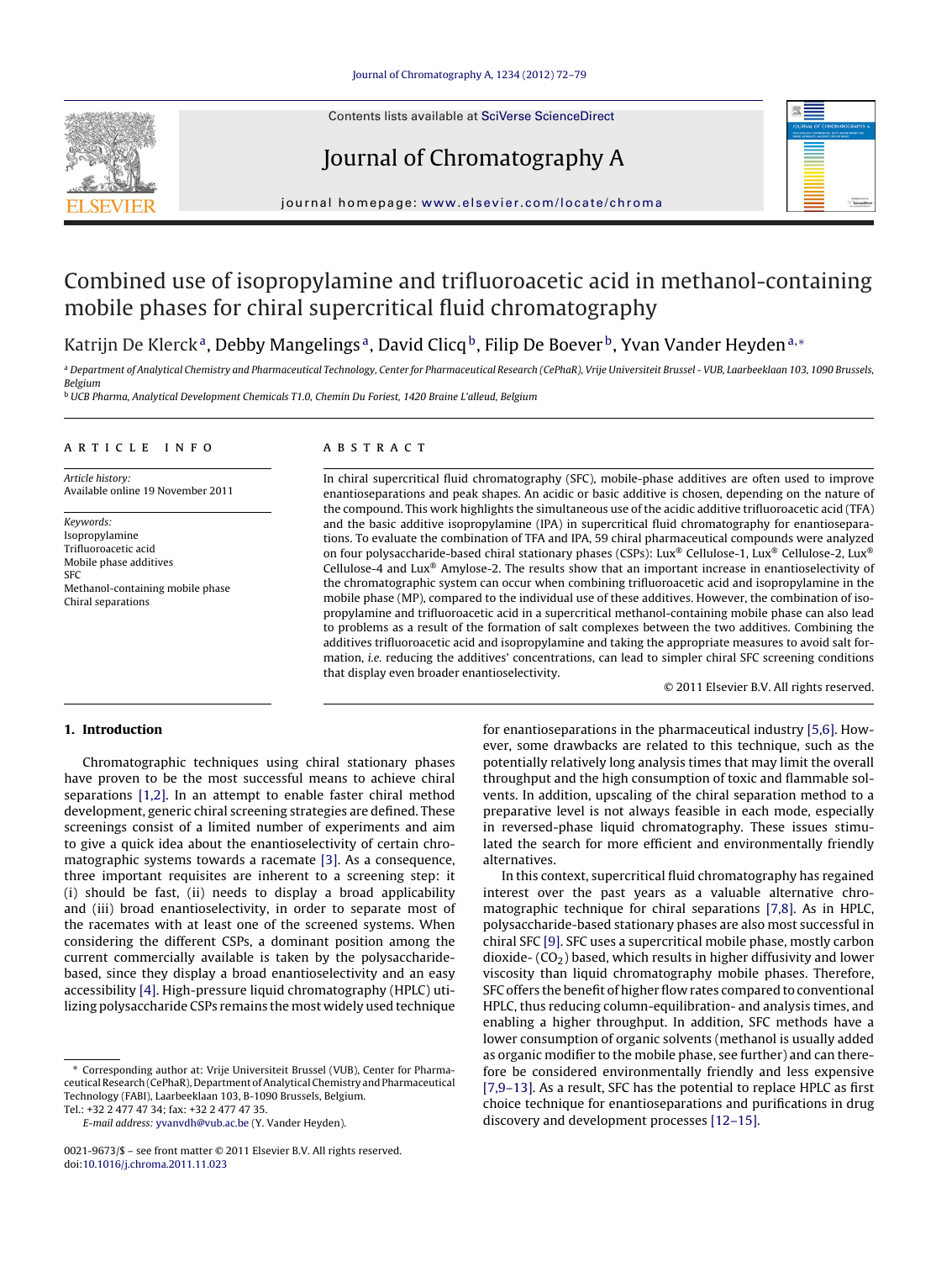Taking into account the non-polar nature of  $CO<sub>2</sub>$ , which has a polarity comparable to that of hexane, SFC can be considered as a normal-phase technique [\[16\].](#page-7-0) This implies that the analysis of polar compounds requires the use of polar organic modifiers in the CO2-based mobile phase to adjust the elution strength [\[11,12,17\].](#page-7-0) Most commonly used modifiers are methanol (MeOH), ethanol, isopropanol and acetonitrile. They improve the chromatographic results mainly through an increase in mobile phase polarity and density, leading to an increased solvent strength [\[18\].](#page-7-0)

However, the addition of a polar organic modifier to the mobile phase may not be sufficient to yield acceptable chromatographic results [\[11,17\].](#page-7-0) Very polar or basic compounds, such as amines, may fail to elute or may elute with distorted peak shapes because oftheir strong interaction with the silica ofthe stationary phase. For these reasons an additive, such as isopropylamine or trifluoroacetic acid, is often added to the mobile phase, usually at concentrations of 0.1–2.0% [\[17,19\].](#page-7-0) Depending on the nature of these additives, different interactions and effects occur which are to date not fully elucidated. Basic additives (amine-derivatives) mask active silanol sites on the stationary phase, hence decreasing the non-specific retention of basic analytes and increasing the enantioselectivity. In addition, these amines are believed to compete with basic analytes for binding on specific sites of the stationary phase, resulting in mixed effects on the enantioselectivity [\[19\].](#page-7-0) Finally, the ionization of the analytes plays an important role, especially when the interactions leading to the separation mainly have a non-ionic nature, as is the case for the neutral polysaccharide-based CSPs [\[19\].](#page-7-0) An essential function of basic as well as acidic additives is to suppress the ionization of strong basic and acidic groups, in order to achieve elution, enantioseparation and a satisfying peak shape [\[9\].](#page-7-0)

In polar organic solvent chromatography (POSC), a mixture of basic and acidic additives (e.g. diethylamine and trifluoroacetic acid) is occasionally used in the mobile phase when screening for enantioselectivity. For POSC, this dual addition is claimed to yield better results, in addition to the minimization of their memory effect on the stationary phase  $[20]$ . In this paper, the use of mixtures of isopropylamine (IPA) and trifluoroacetic acid (TFA) as mobile phase additives with MeOH as modifier in  $CO<sub>2</sub>$ -based supercritical fluid chromatography is discussed. A test set of 59 pharmaceutical racemates was selected for this purpose. The chiral test set was composed with the intention to cover a broad range of chemically and pharmacologically different pharmaceutical compounds.

#### **2. Materials and methods**

#### 2.1. Chemicals

Carbon dioxide 2.7 (purity ≥99.7%) was obtained from Linde Gas® (Grimbergen, Belgium), methanol, HPLC grade, was from Fisher Chemical® (Loughborough, Leicestershire, UK), isopropylamine and trifluoroacetic acid were from Aldrich® (Steinheim, Germany). For the screening of enantioselectivity at given conditions, a test set of 59 racemates was used, obtained from different sources (Table 1).

#### 2.2. Chiral columns

Lux® Cellulose-1 (LC-1) with chiral selector cellulose tris(3,5 dimethylphenylcarbamate), Lux® Cellulose-2 (LC-2) with cellulose tris(3-chloro-4-methylphenylcarbamate), Lux® Cellulose-4 (LC-4) with cellulose tris(4-chloro-3-methylphenylcarbamate), and Lux® Amylose-2 (LA-2) with amylose tris(5-chloro-2 methylphenylcarbamate) were purchased from Phenomenex® (Utrecht, The Netherlands). Dimensions for all columns were  $250\,\mathrm{mm}\times 4.6\,\mathrm{mm}$  i.d. with 5  $\mu$ m particle size.

#### **Table 1**

Compounds in the screening test set.

| Compound                 | Manufacturer                                                           |
|--------------------------|------------------------------------------------------------------------|
| Acebutolol               | Sigma Aldrich, Steinheim, Germany                                      |
| Acenocoumarol            | Novartis, Basel, Switzerland                                           |
| Alprenolol               | Sigma Aldrich, Steinheim, Germany                                      |
| Ambucetamide             | Janssen Pharmaceutica, Beerse, Belgium                                 |
| Atenolol                 | Sigma Aldrich, Steinheim, Germany                                      |
| Atropine                 | Sigma Aldrich, Steinheim, Germany                                      |
| Betaxolol                | Sigma Aldrich, Steinheim, Germany                                      |
| Bisoprolol               | Origin unknown                                                         |
| Bopindolol               | Sandoz, Holskirchen, Germany                                           |
| <b>Bupranolol</b>        | Schwarz Pharma, Monheim, Germany                                       |
| Carazolol                | Astellas Pharma, Munchen, Germany                                      |
| Carbinoxamine            | Origin unknown                                                         |
| Carvedilol               | Boehringer, Mannheim, Germany                                          |
| Chlorphenamine           | Sigma Aldrich, Steinheim, Germany                                      |
| Chlorothalidone          | Sigma Aldrich, Steinheim, Germany                                      |
| Dimethindene             | Novartis, Basel, Switzerland                                           |
| Ephedrine                | Sigma Aldrich, Steinheim, Germany                                      |
| Esmolol                  | Du Pont de Nemours, Saconnex, Switzerland                              |
| Fenoprofen               | Sigma Aldrich, Steinheim, Germany                                      |
| Flurbiprofen             | ICN Biomedicals, OH, USA                                               |
| Hexobarbital             | Origin unknown                                                         |
| Ibuprofen                | Sigma Aldrich, Steinheim, Germany                                      |
| Isothipendyl             | Origin unknown                                                         |
| Ketoprofen               | Sigma Aldrich, Steinheim, Germany                                      |
| Labetalol                | Sigma Aldrich, Steinheim, Germany                                      |
| Leucovorin               | Cynamid Benelux, Brussels, Belgium                                     |
| Mandelic acid            | Sigma Aldrich, Steinheim, Germany                                      |
| Mebeverine               | Duphar, Amsterdam, The Netherlands                                     |
| Mepindolol               | Origin unknown                                                         |
| Meptazinol               | Origin unknown                                                         |
| Methadone                | Federa, Brussels, Belgium                                              |
| Methotrexate             | Cyanamid Benelux, Brussels, Belgium                                    |
| Metoprolol<br>Mianserine | Astra Hassle AB, Lund, Sweden<br>Diosynth & Organon, Brussels, Belgium |
| Nadolol                  | Sigma Aldrich, Steinheim, Germany                                      |
| Naproxen                 | Sigma Aldrich, Steinheim, Germany                                      |
| Naringenin               | Sigma Aldrich, Steinheim, Germany                                      |
| Nicardipine              | UCB, Brussels, Belgium                                                 |
| Nimodipine               | Bayer, Leverkusen, Germany                                             |
| Nisoldipine              | Bayer, Leverkusen, Germany                                             |
| Nitrendipine             | Bayer, Leverkusen, Germany                                             |
| Oxazepam                 | Sigma Aldrich, Steinheim, Germany                                      |
| Oxprenolol               | Cynamid Benelux, Brussels, Belgium                                     |
| Pindolol                 | Sigma Aldrich, Steinheim, Germany                                      |
| Praziquantel             | Sigma Aldrich, Steinheim, Germany                                      |
| Procyclidine             | Sigma Aldrich, Steinheim, Germany                                      |
| Promethazine             | Sigma Aldrich, Steinheim, Germany                                      |
| Propiomazine             | Origin unknown                                                         |
| Propranolol              | Fluka, Neu-Ulm, Switzerland                                            |
| Salbutamol               | Glaxo Wellcome, Genval, Belgium                                        |
| Salmeterol               | Glaxo Wellcome, Genval, Belgium                                        |
| Sotalol                  | Merck, Darmstadt, Germany                                              |
| Sulpiride                | Sigma Aldrich, Steinheim, Germany                                      |
| Suprofen                 | Sigma Aldrich, Steinheim, Germany                                      |
| Terbutaline              | Astra-Draco, Lund, Sweden                                              |
| Tertatolol               | Servier Technology, Suresnes, France                                   |
| Tetramisole              | Sigma Aldrich, Steinheim, Germany                                      |
| Verapamil                | Fluka, Neu-Ulm, Switzerland                                            |
| Warfarine                | Sigma Aldrich, Steinheim, Germany                                      |

# 2.3. SFC instrumentation

An analytical system from Waters<sup>®</sup> (Milford, MA, USA) was used, consisting of a Thar<sup>®</sup> SFC fluid delivery module (a liquid  $CO<sub>2</sub>$  pump and a modifier pump with a 6 solvent switching valve), a Thar $^{\circledR}$ autosampler with a 48-vial plate, a Thar® SFC analytical-2-prep oven with a 10-column selection valve, a Thar® SFC automated backpressure regulator SuperPure Discovery Series, a Waters® 2998 photodiode array detector and a Thermo Scientific® cooling bath type Neslab RTE7 controlled by a Digital One thermoregulator. The instrument is controlled by the software Superchrom® and data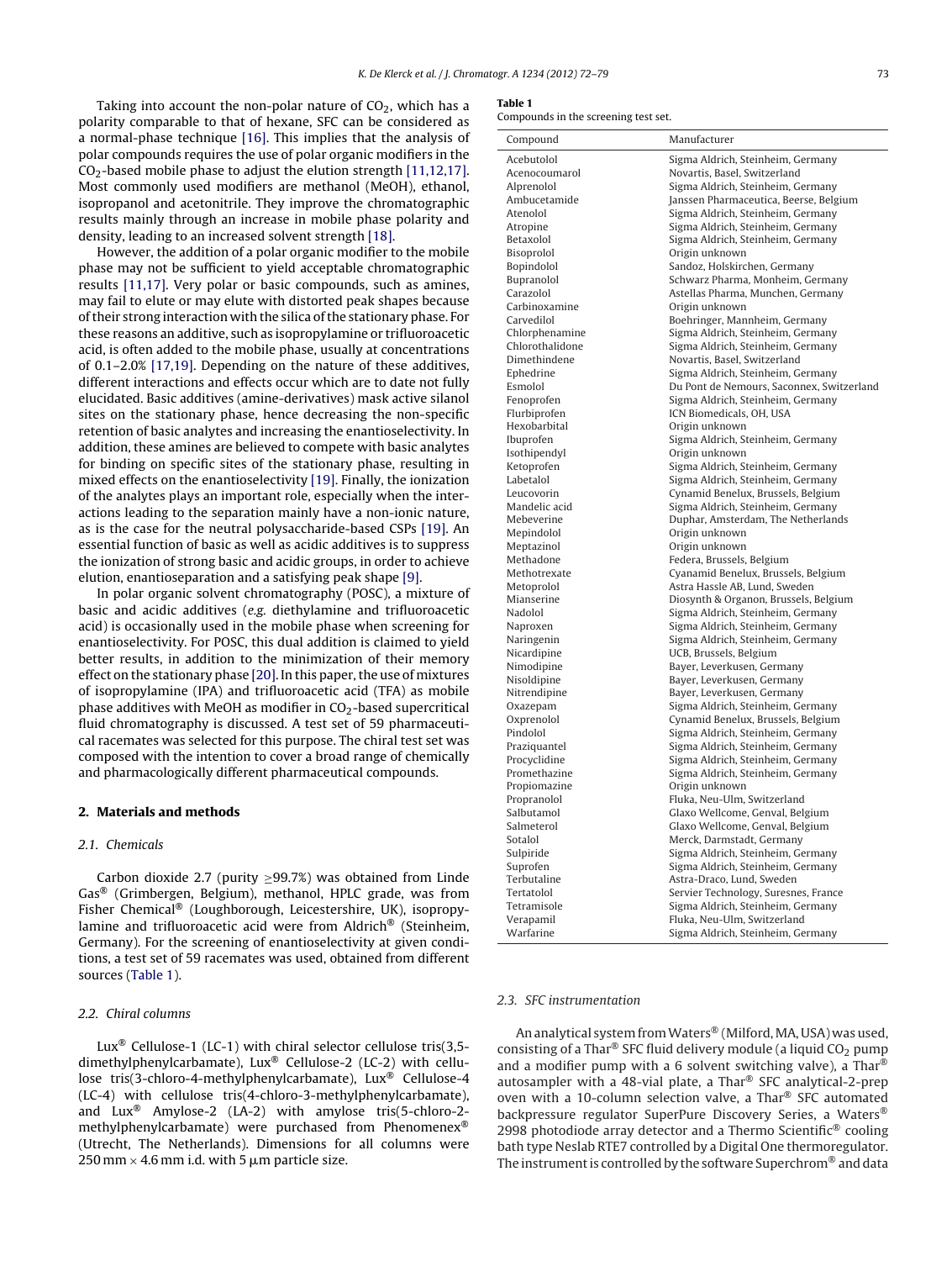<span id="page-2-0"></span>are processed using the Chromscope® software, both from Thar Technologies® (Pittsburgh, PA, USA).

## 2.4. Chromatographic screening conditions

The test set consisted of 59 racemates prepared in methanol at a concentration of 0.5 mg/ml. Exceptions were leucovorin which was dissolved in water and methotrexate for which MeOH + 0.5% trifluoroacetic acid was used as a solvent due to solubility issues. The compounds were screened on the four chiral stationary phases using four different mobile phase compositions, described in [Table](#page-3-0) 2. Further on, allmobile phase compositions will be expressed in volume-percentages (%).

All experiments were performed using the following conditions: a flow rate of 3.0 ml/min, a temperature of 30 ◦C, backpressure of 150 bar and analysis time of 30 min. For each enantioseparation, the resolution was calculated using the European Pharmacopoeia method [\[21\].](#page-7-0) All compounds that are separated with a resolution (Rs) above 0 are considered (partially) separated, if the resolution is above 1.5 they are considered baseline separated. Compounds that do not elute within the predefined analysis time of 30 min are marked as non-eluting (NE). Compounds with multiple chiral centers, consisting of more than one enantiomeric pair, are considered as separated when at least two enantiomers are (partially or baseline) separated from each other and from the other diastereomers. This applies for labetalol and nadolol, both consisting of two enantiomeric pairs.

#### 2.5. MS operating conditions

The mass spectrometry (MS) analysis was carried out on a Q-Tof micro Mass spectrometer from Waters® (Milford, MA, USA). Direct infusion of the diluted sample was done with a Hamilton syringe pump (Bonaduz, Switzerland). MS conditions were as followed: capillary voltage: 2000V, sample cone voltage: 25 eV, collision energy: 3 eV, source temperature: 80 ◦C, desolvation temperature: 120 $\degree$ C and desolvation gas (nitrogen): 3001/h. For analysis, an aliquot of the gel-like residue (see Section 3) was diluted with a mixture of 50/50/0.1 ( $v/v/v$ ) milliQ water/methanol/formic acid.

## **3. Results and discussion**

This study evaluates four polysaccharide-based CSPs (Lux® Cellulose-1, Lux® Cellulose-2, Lux® Cellulose-4 and Lux® Amylose-2) and methanol-containing mobile phases in an attempt to improve efficiency and/or throughput capacity of an existing chiral SFC-screening step. This existing screening, defined by Maftouh et al. [\[13\],](#page-7-0) uses four coated polysaccharide-based CSPs and one methanol-containing mobile phase,  $90/10$  (v/v)  $CO<sub>2</sub>$ /(MeOH + 0.5% IPA or TFA). This implies that compounds are divided into two groups for this screening: one composed of basic, neutral and amphoteric, and one of acidic compounds. Each group is screened with a different additive in the mobile phase, isopropylamine for the first group of compounds, and trifluoroacetic acid for the second.

A mobile phase containing a higher percentage of methanol was investigated secondly (mobile phase B, [Table](#page-3-0) 2). Higher methanol percentages increase the mobile phase strength and will result in faster elution and thus shorter analysis times. If the methanol content can be increased from 10 to 20% without compromising the number of separated compounds (within 30 min), a faster screening might be possible.When switching from mobile phase A to B, an overall increase of five successful separations on Lux® Cellulose-1, of twenty on Lux® Cellulose-2, of eleven on Lux® Cellulose-4 and of one on Lux® Amylose-2 were seen (Fig. 1). Thus, the mobile phase



**Fig. 1.** Screening results expressed as number of separated compounds (out of the test set of 59 compounds) for mobile phases A, B, C and D\* on Lux® Cellulose-1 (=LC-1), Lux® Cellulose-2 (=LC-2), Lux® Cellulose-4 (=LC-4), Lux® Amylose-2 (LA-2).

with 20% methanol achieves a higher success rate on all CSPs. This result might sound a bit contradictory, since increasing the modifier concentration will enhance the competition between the modifier and the analyzed compounds for interaction with the stationary phase and thus reduce enantioseparation. However, higher modifier contents lead to a higher elution strength of the mobile phase, implying that more compounds will elute within 30 min when using 20% methanol in the mobile phase. Consequently, it is possible to obtain overall more successful separations within a given analysis time when using higher modifier concentrations, which was here the case. However, using mobile phase B also resulted in the loss of three partial separations on LC-1, of four partial separations on LC-4 and of two partial separations on LA-2. Nevertheless, a net increase in number of successful separations was seen on all CSPs with mobile phase B, compared to mobile phase A.

To explore the possibility of simplifying the screening step and using the same mobile phase for all compounds independent of their chemical properties, methanol-containing mobile phases with both IPA and TFA were tested (MP C and D). However, instrumental problems occurred when screening with mobile phase D, which contains 80% CO<sub>2</sub> and 20% MeOH/IPA/TFA (100/0.25/0.25,  $v/v/v$ ). The pressure on the system significantly increased and, related to this, an increased pressure drop over the chiral stationary phase was observed. After visual examination, the cause of this problem seemed related to the occurrence of salt precipitation within the system. The only possible origin of this salt is from the mobile phase components. We hypothesized that a salt complex is formed between IPA and TFA. To investigate this hypothesis, three samples of mobile phase D were collected during 1 h after passage through the SFC system and evaporated under a nitrogen flow. The experiments were performed with a co-solvent flow of 0.6 ml/min and a total flow of 3.0 ml/min. The mobile phase residuals were then quantitatively transferred into tarred vials, using a few acetone drops. The residual solvent in the vials was again evaporated under a nitrogen flow and subsequently the vials were dried to constant weight in an oven at  $60^{\circ}$ C. After drying, a gel-like residue was found in all vials with an average weight of 94 mg.

To identify the nature of this gel-like substance, an MS analysis was carried out [\(Fig.](#page-3-0) 2). This analysis confirmed our hypothesis of salt formation between isopropylamine and trifluoroacetic acid. Several protonated complexes were detected during the MSanalysis, i.e. at  $m/z$  233, 406, 579, 753, 926 and 1099. The signal at  $m/z$  233 is caused by two isopropylamine moieties forming a protonated complex with one trifluoroacetic acid molecule. The most abundant signal, at  $m/z$  406, is arising from a protonated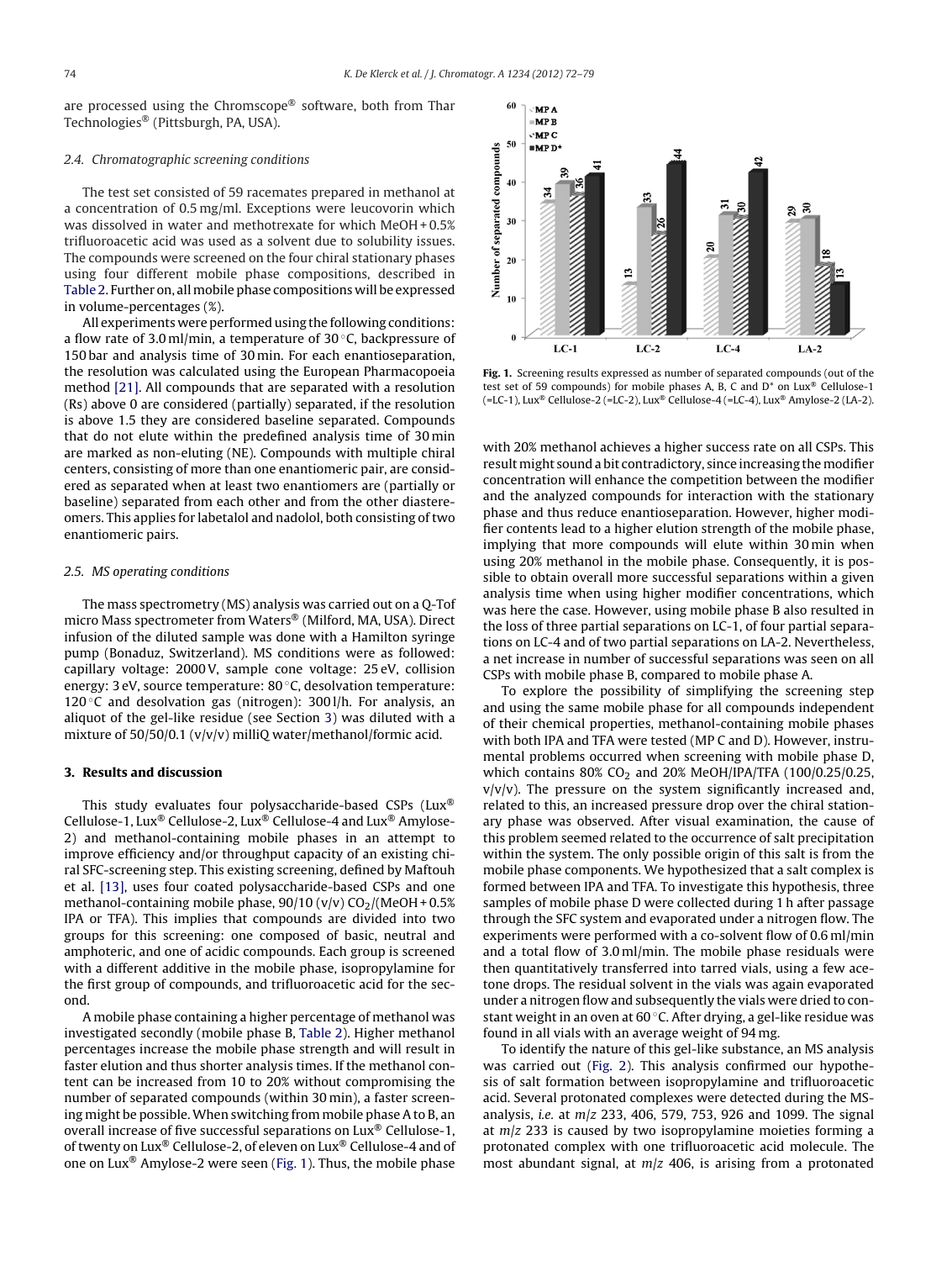<span id="page-3-0"></span>

| Table 2                               |  |
|---------------------------------------|--|
| Chromatographic screening conditions. |  |

| Columns             | Lux <sup>®</sup> Cellulose-1, Lux <sup>®</sup> Cellulose-2, Lux <sup>®</sup> Cellulose-4 and Lux <sup>®</sup> Amylose-2 |
|---------------------|-------------------------------------------------------------------------------------------------------------------------|
| $CO2$ -based mobile | A: 10% MeOH with 0.5% IPA for basic, neutral and amphoteric compounds or 0.5% TFA for acidic compounds                  |
| phases              | B: 20% MeOH with 0.5% IPA for basic, neutral and amphoteric compounds or 0.5% TFA for acidic compounds                  |
|                     | C: 10% MeOH with 0.25% IPA and 0.25% TFA for all compounds                                                              |
|                     | D: 20% MeOH with 0.25% IPA and 0.25% TFA for all compounds                                                              |
|                     | D <sup>*</sup> : 20% MeOH with 0.10% IPA and 0.10% TFA for all compounds                                                |
| Temperature         | $30^{\circ}$ C                                                                                                          |
| Back pressure       | 150 <sub>bar</sub>                                                                                                      |
| Analysis time       | $30 \,\mathrm{min}$                                                                                                     |
| Flow rate           | $3.0$ ml/min                                                                                                            |
| Detection           | UV detection at 220 nm                                                                                                  |
| Injection volume    | $5 \mu l$                                                                                                               |

complex consisting ofthree isopropylamine and two trifluoroacetic acid moieties, while by adding one extra IPA and TFA unit a complex is formed with  $m/z$  of 579, which also raises an abundant signal in the spectrum. Protonated complexes formed between five IPA and four TFA moieties, between six IPA and five TFA moieties, and between seven IPA and six TFA moieties also appear, though less abundantly.

No precipitation is observed when adding the additives IPA and TFA to the modifier, methanol. However, when mixing 20% of methanol containing 0.25% IPA and 0.25% TFA, with the supercritical and non-polar carbon dioxide, precipitation occurred within the system. This problem did not occur when using only 10% of modifier, and also containing 0.25% IPA and 0.25% TFA, indicating that the complexes are not formed or that the concentration of the formed salt complexes remains below the solubility limit in that mobile phase. For the above reasons we decreased the additive concentrations in 20%MeOH to 0.1%IPAand 0.1%TFA(mobile phase D\*, Table 2). Using this adjusted mobile phase, precipitation problems of the IPA–TFA complexes were no longer observed and more importantly, peak tailing was still supressed ([Fig.](#page-4-0) 3).

The resolutions of the screening experiments with mobile phases D and D\* are shown in [Table](#page-5-0) 3.

The impact of reducing the additives concentration in the mobile phase on the enantioselectivity of the CSPs was relatively limited. The changes in resolution were reasonably limited. Only for six separations a considerable change in resolution ( $\Delta$ >1) was observed: pindolol, acenocoumarol and warfarine on Lux<sup>®</sup> Cellulose-1, acenocoumarol on Lux® Cellulose-2, and ambucetamide on Lux® Cellulose-2 and Lux® Cellulose-4. However, as the resolution of these separations remained significantly higher than 1.5, no baseline separations were lost when changing from mobile phase D to D\*. These results indicate that the overall



**Fig. 2.** MS spectrum of the gel-like residue, the masses indicated in bold and underlined are present as protonated species.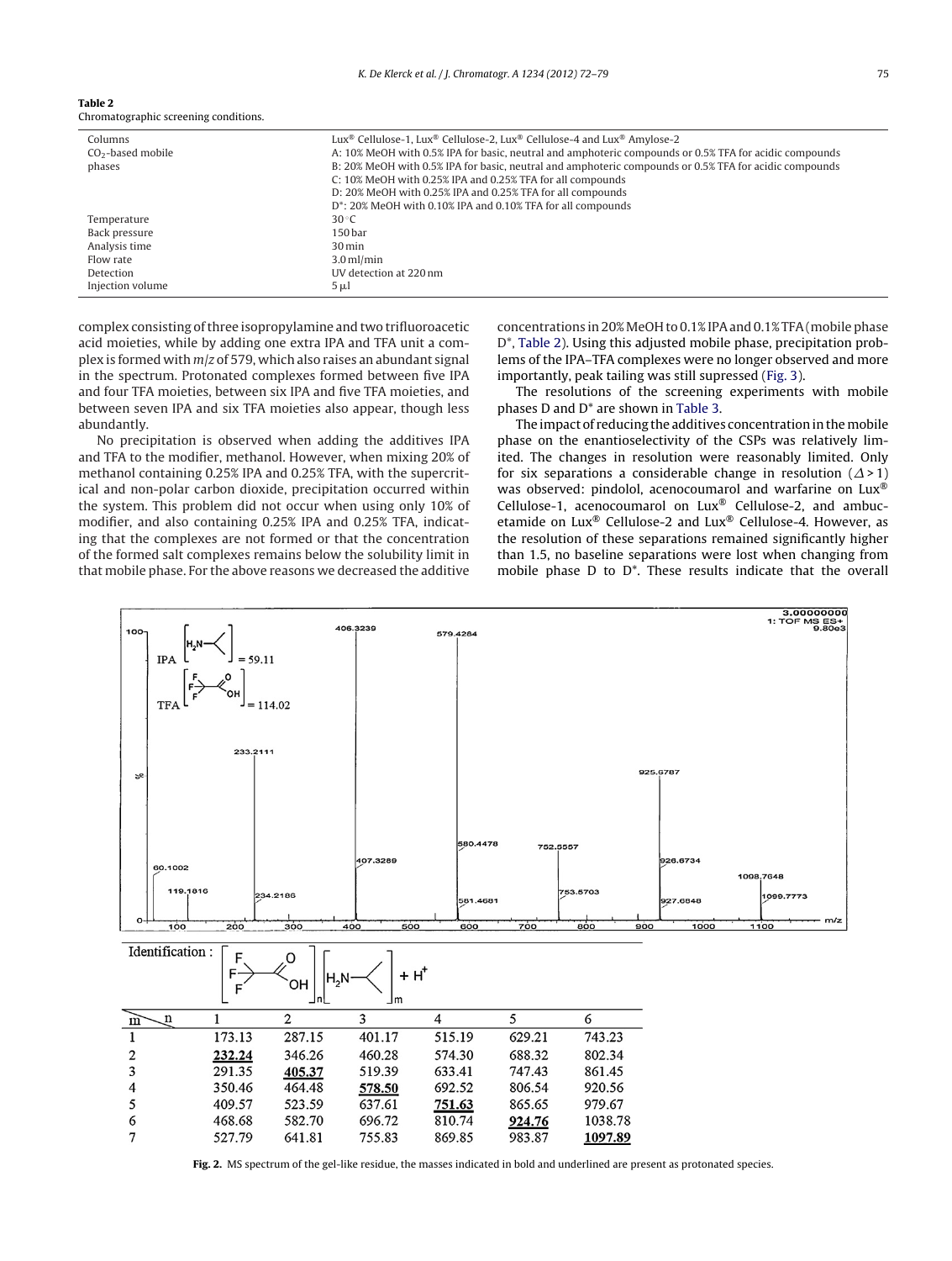<span id="page-4-0"></span>

Fig. 3. Chromatograms of alprenolol on Lux® Cellulose-1 with (A) 20% MeOH + 0.25% IPA + 0.25% TFA and (B) 20% MeOH + 0.1% IPA + 0.1% TFA mobile phases and of carazolol on Lux® Cellulose-2 with (C) 20% MeOH + 0.25% IPA+ 0.25% TFA and (D) 20% MeOH + 0.1% IPA+ 0.1% TFA mobile phases.

enantioselectivity was similar for mobile phases D and D\*, but mobile phase D\* offered the advantage of avoiding instrumental problems. Thus D\* was used as screening mobile phase for further experiments.

Mobile phases C and D\* contain both isopropylamine and trifluoroacetic acid as additives, but with 10 and 20% methanol respectively. When comparing the successful separations changing from MP C to  $D^*$  [\(Fig.](#page-2-0) 1) an increase of five separations on LC-1, of eighteen separations on LC-2 and of twelve separations on LC-4 was seen. On LA-2 mobile phase D\* generated five separations less than mobile phase C. This implies that a mobile phase with higher solvent strength, and thus a higher methanolcontent, is more appropriate for the cellulose-based stationary phases when two additives are added since MP D\* generated more separations than MP C within the predefined analysis time of 30 min. As mentioned earlier, the increased rate of successful separations is due to the fact that more compounds will elute within the fixed analysis time of 30 min. For Lux® Amylose-2, MP C was more successful than MP D\*. However, both are much less successful than MP A and B, containing separate additives with respectively 10 and 20% methanol. The combined use of the additives here caused a large decrease in retention and therefore in enantioselectivity.

From [Fig.](#page-2-0) 1 it can also be observed that mobile phase D\* on the cellulose columns gives an increased success rate compared to the equivalent mobile phase with the same percentage of methanol but with only one additive (MP B). An increase of two separations on LC-1, and of eleven on LC-2 and LC-4 were seen. The supplementary separations obtained using mobile phase D\* instead of B, were exclusively basic, neutral or amphoteric compounds. The separation of nimodipine and terbutaline on LC-1, of acebutolol, meptazinol and propranolol on LC-2, and of propranolol and promethazine on LC-4 was lost when switching from MP B to D\*. For the acidic compounds, no change in enantioselectivity was seen on the cellulose columns, when switching from MP B to D\*.

On LA-2 a global decrease of seventeen separations was seen when changing from MP B to D<sup>\*</sup>, again almost entirely due to the non-acidic compounds. This implies that the combination of isopropylamine and trifluoroacetic acid has a deleterious effect on the retention and separation on LA-2.

Average analysis times were shorter with mobile phase D\* compared to mobile phase B on all CSPs. For LC-1 the average decrease of 0.2 min was rather limited, but for the other CSPs the average decreases of 4.6, 4.6 and 4.9 min for LC-2, LC-4 and LA-2 respectively were more pronounced. The combined use of IPA and TFA in 20% methanol thus led to shorter analysis times on all stationary phases. This mobile phase displayed a broader enantioselectivity on the cellulose-based phases because more compounds eluted within the acceptable run time of 30 min. It decreased largely the enantioselectivity on the amylose-based stationary phase, because for many compounds the retention has disappeared or was too limited.

These results illustrate that the effect of additives is also dependent on the selectors on the stationary phase. They consist of helical derivatised polysaccharide chains with internal carbamate and external aromatic groups. For LC-1, LC-2 and LC-4, cellulose forms the backbone of the stationary phase, while derivatised amylose is used in LA-2. Structural differences in the helical structures of cellulose and amylose might result in different interactions with the additives in the mobile phase, resulting in different effects on the enantioselectivity exhibited by the CSP. However, the influence of additives on the polysaccharide-based stationary phases remains complex and is to date not fully elucidated yet [22]. We also observed that the optimal mobile phase solvent strength is different for different selectors. Combined with the addition of additives it might lead to a worsened situation rather than to an improved enantioselectivity, as was seen for LA-2.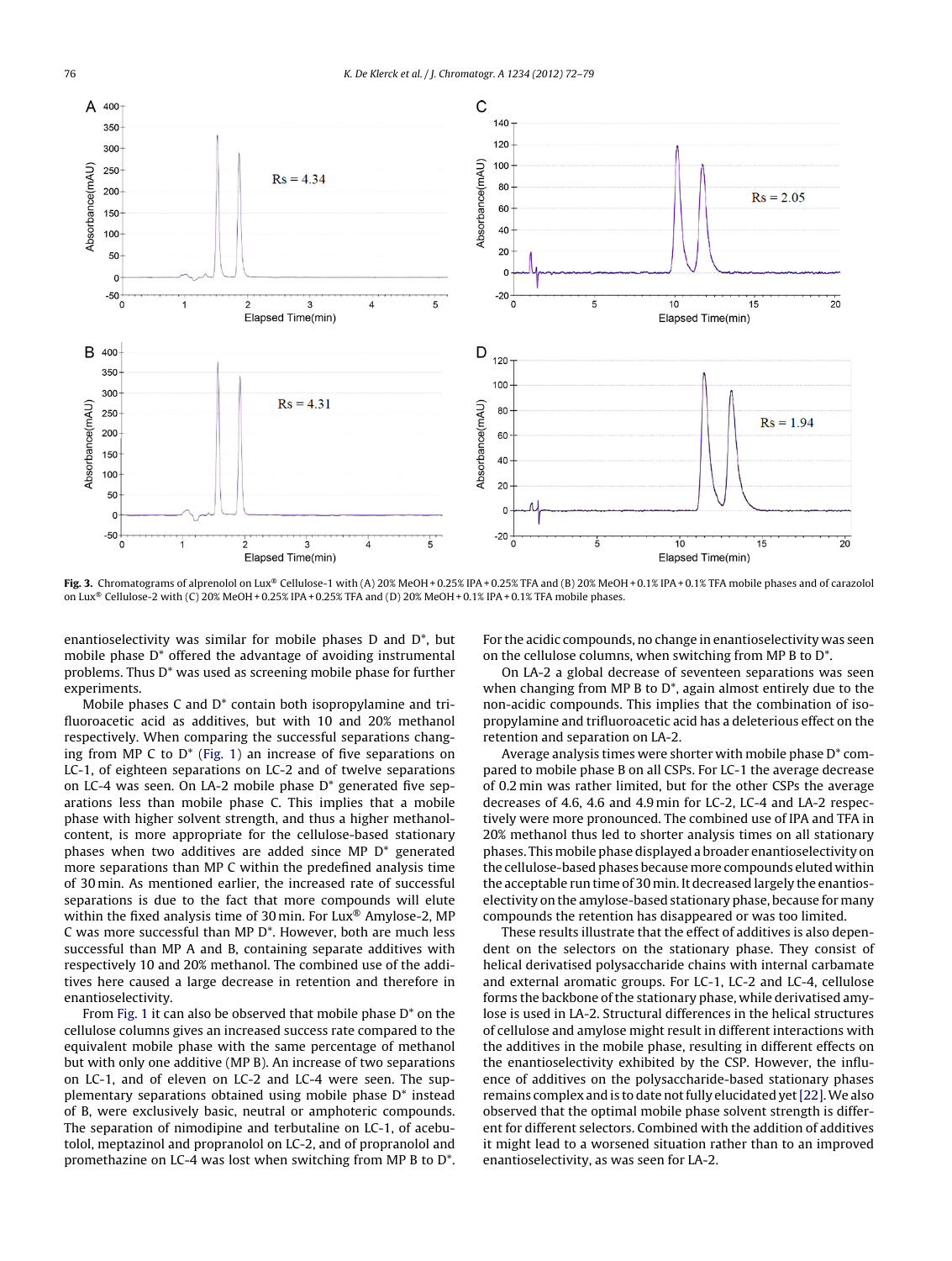## <span id="page-5-0"></span>**Table 3**

Resolutions from the screening on Lux® Cellulose-1, Lux® Cellulose-2, Lux® Cellulose-4 and Lux® Amylose-2 with mobile phases D: 80/20 (v/v) CO<sub>2</sub> ((MeOH + 0.25% IPA + 0.25% TFA) and D\*: 80/20 (v/v) CO $_2$ /(MeOH+0.10% IPA+0.10% TFA). Conditions: 3 ml/min, 30 °C, 150 bar backpressure, 5  $\mu$ l injection volume, detection at 220 nm.

|                  | Column                                  | Lux® Cellulose-1 |              | Lux® Cellulose-2 |              | Lux® Cellulose-4 |              | Lux® Amylose-2 |              |
|------------------|-----------------------------------------|------------------|--------------|------------------|--------------|------------------|--------------|----------------|--------------|
|                  | Mobile phase                            | D                | $D^*$        | D                | $D^*$        | D                | $D^*$        | D              | $D^*$        |
|                  | Basic, neutral and amphoteric compounds |                  |              |                  |              |                  |              |                |              |
| -1               | Acebutolol                              | 1.28             | 1.39         | 0.00             | 0.00         | 0.00             | 0.00         | 0.00           | 0.00         |
| $\overline{2}$   | Alprenolol                              | 4.34             | 4.31         | 1.35             | 1.35         | 1.32             | 1.29         | 0.00           | 0.00         |
| 3                | Ambucetamide                            | 0.67             | 1.20         | 9.18             | 15.47        | 24.59            | 17.20        | 0.00           | 0.00         |
| $\overline{4}$   | Atenolol                                | 13.27            | 12.47        | 0.00             | 0.00         | 0.00             | 0.00         | 0.00           | 0.00         |
| 5                | Atropine                                | 2.73             | 2.88         | 1.43             | 1.38         | 0.00             | 0.00         | 0.00           | 0.00         |
| 6                | Betaxolol                               | 16.08            | 15.78        | 1.33             | 1.29         | 1.61             | 1.81         | 0.00           | 0.00         |
| $\overline{7}$   | Bisoprolol                              | 10.63            | 10.97        | 1.30             | 0.67         | 1.37             | 1.33         | 0.00           | 0.00         |
| 8                | Bopindolol                              | 27.64            | 28.71        | 10.57            | 9.92         | 9.22             | 9.47         | 0.00           | 0.00         |
| 9                | Bupranolol                              | 1.25             | 1.37         | 1.54             | 1.42         | 1.93             | 2.04         | 0.00           | 0.00         |
| 10               | Carazolol                               | 4.59             | 4.01         | 2.05             | 1.94         | 2.52             | 2.85         | 0.00           | 0.00         |
| 11               | Carbinoxamine                           | 0.00             | 0.00         | 2.48             | 2.24         | 3.36             | 3.08         | 0.00           | 0.00         |
| 12               | Carvedilol                              | N.E.             | N.E.         | N.E.             | N.E.         | 1.01             | 1.61         | 0.21           | 0.23         |
| 13               | Chlorphenamine                          | 0.37             | 0.52         | 0.64             | 0.64         | 1.46             | 1.26         | 0.00           | 0.00         |
| 14               | Chlorthalidon                           | 4.85             | 4.72         | 5.13             | 6.13         | 0.00             | 0.00         | 1.57           | 1.53         |
| 15               | Dimethindene                            | 7.27             | 6.93         | 1.47             | 1.29         | 1.73             | 1.61         | 0.00           | 0.00         |
| 16               | Ephedrine                               | 0.67             | 1.38         | 2.89             | 2.97         | 4.08             | 3.91         | 0.00           | 0.00         |
| 17               | Esmolol                                 | 13.37            | 12.82        | 1.35             | 1.29         | 1.30             | 1.35         | 0.00           | 0.00         |
| 18               | Isothipendyl                            | 1.37             | 1.26         | 0.60             | 0.54         | 0.52             | 0.31         | 0.00           | 0.00         |
| 19               | Labetalol - pair 1                      | 0.00             | 0.00         | 0.00             | 0.00         | 0.00             | 0.00         | 0.00           | 0.00         |
| 20               | Labetalol - pair 2                      | 0.00             | 0.00<br>1.80 | 0.00             | 0.00         | 0.00             | 0.00<br>0.63 | 0.00<br>0.00   | 0.00<br>0.00 |
| 21               | Mebeverine<br>Mepindolol                | 1.85<br>0.00     | 0.00         | 1.63<br>7.45     | 1.63<br>7.12 | 0.66<br>6.67     | 6.98         | 0.00           | 0.00         |
| 22               | Meptazinol                              | 5.44             | 5.26         | 0.00             | 0.00         | 0.48             | 0.24         | 0.00           | 0.00         |
| 23               | Methadone                               | 0.59             | 0.57         | 1.64             | 1.56         | 1.30             | 1.28         | 0.00           | 0.00         |
| 24               | Metoprolol                              | 13.97            | 14.28        | 1.33             | 1.35         | 1.55             | 1.78         | 0.00           | 0.00         |
| 25               | Mianserine                              | 2.58             | 2.73         | 2.28             | 2.02         | 4.79             | 5.50         | 0.00           | 0.00         |
| 26               | Nadolol - pair 1                        | 3.55             | 3.36         | 1.38             | 1.52         | 0.12             | 0.43         | 0.00           | 0.00         |
|                  | Nadolol - pair 2                        | 0.00             | 0.00         | 0.00             | 0.00         | 0.00             | 0.00         | 0.00           | 0.00         |
| 27               | Nicardipine                             | 0.00             | 0.00         | 1.37             | 1.33         | 3.63             | 4.23         | 0.00           | 0.00         |
| 28               | Nimodipine                              | 0.00             | 0.00         | 0.67             | 0.67         | 0.00             | 0.00         | 0.00           | 0.00         |
| 29               | Nisoldipine                             | 0.00             | 0.00         | 1.78             | 1.84         | 1.65             | 1.68         | 0.00           | 0.00         |
| 30               | Nitrendipine                            | 0.00             | 0.00         | 0.00             | 0.00         | 0.00             | 0.00         | 0.00           | 0.00         |
| 31               | Oxazepam                                | 12.02            | 11.31        | 2.44             | 2.50         | 3.95             | 3.90         | 1.10           | 0.96         |
| 32               | Oxprenolol                              | 9.61             | 9.24         | 0.50             | 0.53         | 0.19             | 0.26         | 0.00           | 0.00         |
| 33               | Pindolol                                | 25.13            | 23.64        | 6.74             | 6.36         | 6.51             | 6.64         | 0.00           | 0.00         |
| 34               | Praziquantel                            | 2.80             | 2.94         | 7.02             | 7.06         | 7.66             | 7.74         | 3.51           | 3.89         |
| 35               | Procyclidine                            | 2.20             | 2.14         | 1.30             | 1.33         | 3.21             | 2.30         | 0.00           | 0.00         |
| 36               | Promethazine                            | 0.51             | 0.47         | 1.35             | 1.36         | 0.00             | 0.00         | 0.00           | 0.00         |
| 37               | Propiomazine                            | 0.00             | 0.00         | 0.70             | 0.66         | 0.00             | 0.00         | 0.32           | 0.60         |
| 38               | Propranolol                             | 11.78            | 10.75        | 0.54             | 0.00         | 0.00             | 0.00         | 0.00           | 0.00         |
| 39               | Salbutamol                              | 0.00             | 0.00         | 3.75             | 3.41         | 4.04             | 3.87         | 0.00           | 0.00         |
| 40               | Salmeterol                              | 0.63             | 1.25         | 4.95             | 4.47         | 5.14             | 5.31         | 0.00           | 0.00         |
| 41               | Sotalol                                 | 0.62             | 0.63         | 1.65             | 1.51         | 1.99             | 2.64         | 0.00           | 0.00         |
| 42               | Sulpiride                               | 2.83             | 2.51         | N.E.             | N.E.         | 0.00             | 0.39         | 0.00           | 0.00         |
| 43               | Terbutaline                             | 0.00             | 0.00         | 6.36             | 6.48         | 9.10             | 9.32         | 0.00           | 0.00         |
| 44               | Tertatolol                              | 9.60             | 9.10         | 5.26             | 4.71         | 2.92             | 3.06         | 0.00           | 0.00         |
| 45               | Tetramisol                              | 2.93             | 2.26         | 3.59             | 3.18         | 4.26             | 3.24         | 0.00           | 0.00         |
| 46               | Verapamil                               | 3.34             | 3.12         | 1.46             | 1.52         | 3.33             | 3.40         | 0.00           | 0.00         |
| 47               | Methotrexate                            | 0.00             | 0.00         | 0.89             | 1.04         | 1.12             | 1.09         | 0.00           | 0.00         |
| Acidic compounds |                                         |                  |              |                  |              |                  |              |                |              |
| $\mathbf{1}$     | Acenocoumarol                           | 7.45             | 5.45         | 3.57             | 4.66         | 0.00             | 0.00         | 1.15           | 0.95         |
| $\overline{2}$   | Fenoprofen                              | 0.00             | 0.00         | 0.00             | 0.00         | 0.00             | 0.32         | 1.27           | 1.40         |
| 3                | Flurbiprofen                            | 0.00             | 0.00         | 0.00             | 0.00         | 0.00             | 0.00         | 3.64           | 3.57         |
| $\overline{4}$   | Hexobarbital                            | 1.62             | 1.68         | 7.34             | 7.22         | 6.82             | 7.06         | 2.12           | 2.24         |
| 5                | Ibuprofen                               | 0.00             | 0.00         | 0.00             | 0.00         | 0.00             | 0.00         | 0.00           | 0.00         |
| 6                | Ketoprofen                              | 0.00             | 0.00         | 0.00             | 0.00         | 0.00             | 0.00         | 1.18           | 1.58         |
| $\overline{7}$   | Leucovorin                              | 0.00             | 0.00         | 0.00             | 0.00         | 0.00             | 0.00         | 0.00           | 0.00         |
| 8                | Mandelic acid                           | 0.00             | 0.00         | 0.00             | 0.00         | 0.00             | 0.00         | 2.22           | 2.22         |
| 9                | Naproxen                                | 0.00             | 0.00         | 0.00             | 0.00         | 0.00             | 0.00         | 0.00           | 0.00         |
| 10               | Naringenin                              | 1.93             | 1.97         | 3.52             | 3.48         | 2.75             | 2.74         | 1.00           | 1.31         |
| 11               | Suprofen                                | 1.32             | 0.66         | 1.35             | 1.36         | 0.40             | 0.44         | 0.00           | 0.00         |
| 12               | Warfarine                               | 12.06            | 14.64        | 3.53             | 3.65         | 3.40             | 3.59         | 5.00           | 5.15         |

Additives exert their effect on enantioselectivity through different mechanisms. Isopropyl- and other amines decrease nonstereospecific interactions by shielding residual silanol groups and other non-specific binding sites, and by suppressing the ionization of compounds. Hereby, enantioselective interactions as retention mechanism are favored [\[17,20,23\].](#page-7-0) Additionally, separation efficiency improves when adding small amounts of isopropylamine

to the mobile phase, by facilitating adsorption and desorption of basic compounds from the polysaccharide-based stationary phase [\[17\].](#page-7-0)

As acidic additive, trifluoroacetic acid improves enantioselectivity by enhancing hydrogen bonding interactions between the amino groups of the compounds with carbonyl groups of the carbamate functions of the polysaccharide-based selectors. This is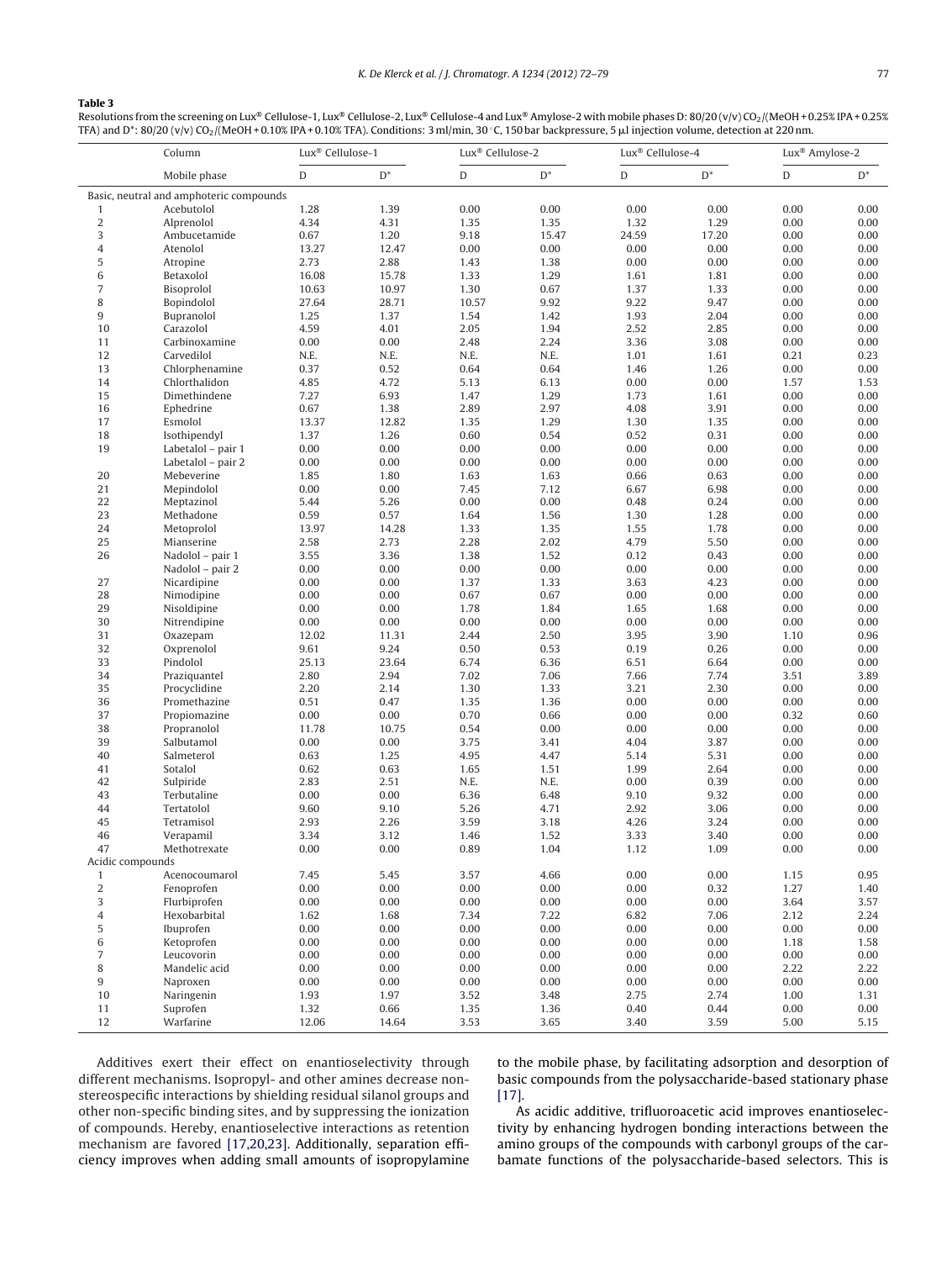

**Fig. 4.** Chromatograms of methadone on Lux® Cellulose-1 with (A) 20% MeOH:IPA and (B) 20% MeOH:IPA:TFA mobile phase, and of metoprolol on Lux® Cellulose-4 with (C) 20% MeOH:IPA and (D) 20% MeOH:IPA:TFA mobile phases.

achieved by a protonation of functional amino groups of the analyzed compounds [\[24\].](#page-7-0) Addition of TFA to the mobile phase reduces the pH and the ionization of acidic compounds, resulting in an enhanced enantioselectivity. Trifluoroacetic acid may also form salts with charged basic compounds. These salts can interact better with the stationary phase and be separated intact in supercritical fluid chromatography [\[23\].](#page-7-0) However, the salt with the basic additive can also cause problems as was observed in this study.

The effects that additives provoke, are even more complex due to the presence of carbon dioxide in the mobile phase. Transient complexes are formed between carbon dioxide and amino groups of compounds. These complexes interact as such with the stationary phase. Basic additives, such as isopropylamine, cause a deprotonation of functional amino groups, which results in a reduction of this complex formation [\[23\].](#page-7-0) Thus, isopropylamine and trifluoroacetic acid can both influence enantioselectivity, as individual additives, through the above mentioned mechanisms. As isopropylamine enhances enantioselectivity of basic compounds and trifluoroacetic acid of both acidic and basic compounds, a combination of these additives can lead to higher separation rates for a diverse chiral test set, as was seen in our study.

By combining isopropylamine and trifluoroacetic acid, interactions become even more complicated. Our experiments showed the formation of salt complexes between isopropylamine and trifluoroacetic acid. However, most probably an equilibrium exist between uncomplexed IPA and TFA and the IPA–TFA complexes. On the other hand, pH also plays an important role in compound ionization and enantioselective interactions. Because the complexed and uncomplexed fractions of the additives is unknown, their residual effect on the pH is therefore unpredictable. In addition, carbon dioxide itself has an acidic nature in the presence of protic modifiers, such as methanol [\[19\].](#page-7-0)

It is clear that many potential interactions are influenced when additives are used in the mobile phase. Different mechanisms, which to date are not all fully understood, can influence the enantioselectivity. Our experiments pointed out that a combination of isopropylamine and trifluoroacetic acid enhanced the overall enantioselectivity of the evaluated cellulose-based phases, while it decreased the overall number of successful separations on the amylose-based phase. These results indicate that in SFC it can be useful to screen with mobile phases containing both isopropylamine and trifluoroacetic acid additives since a significantly different and broader enantioselectivity can occur compared to using only one additive. This is illustrated in Fig. 4 for methadone and metoprolol. However, in SFC salt formation between IPA and TFA, occurring when the additives and the MeOH concentrations are too high, should be avoided.

# **4. Conclusions**

In chiral supercritical fluid chromatography we observed a different and, in most cases, broader enantioselectivity on polysaccharide-based CSPs when using simultaneously IPAand TFA as additives compared to the separate use of these additives in the mobile phase. However, when working with a combination of these two additives, one should avoid the possible formation and precipitation of salt complexes when mixing the modifier with the supercritical carbon dioxide. When using 20% of methanol, containing 0.25% isopropylamine and 0.25% trifluoroacetic acid in